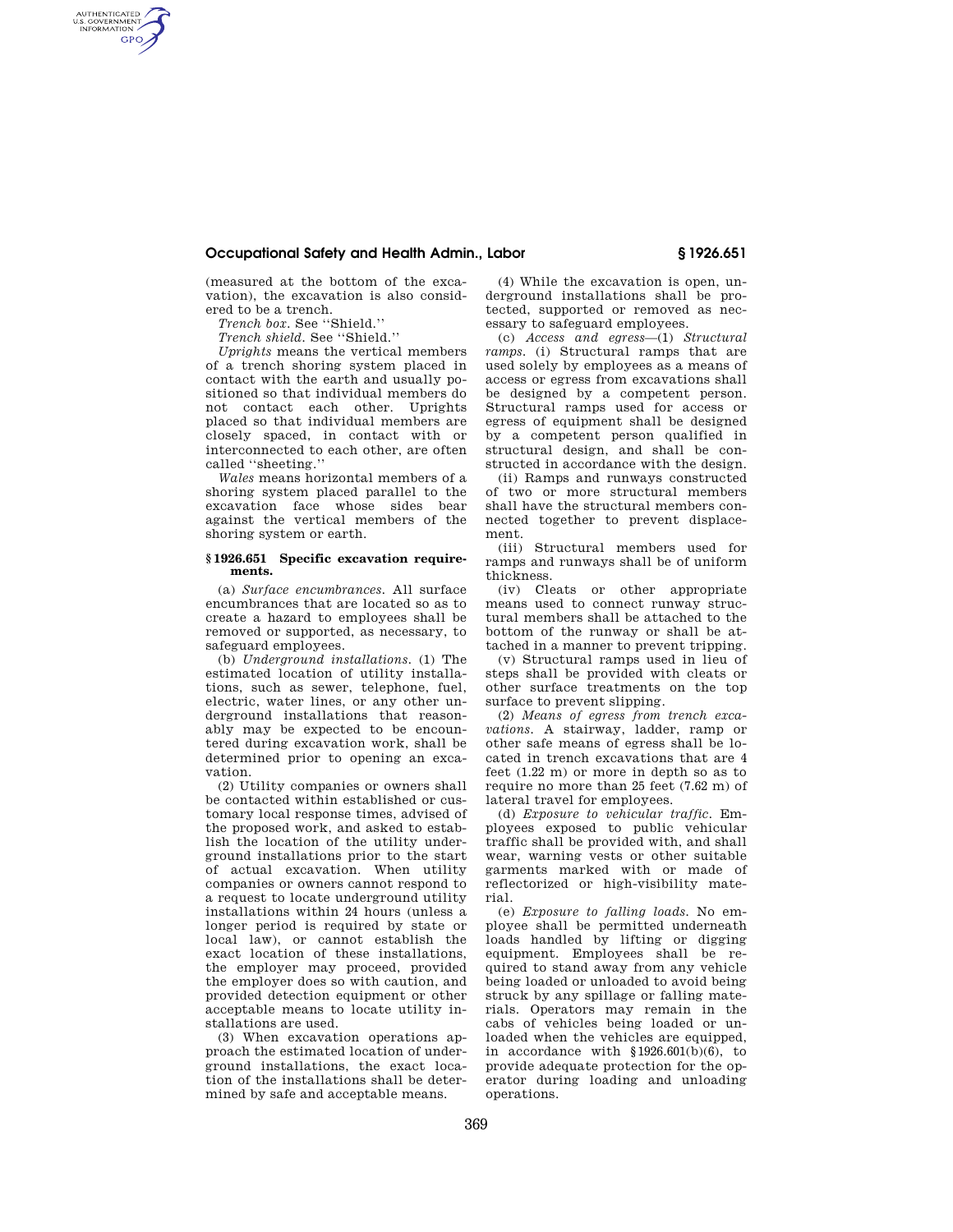**§ 1926.651 29 CFR Ch. XVII (7–1–10 Edition)** 

(f) *Warning system for mobile equipment.* When mobile equipment is operated adjacent to an excavation, or when such equipment is required to approach the edge of an excavation, and the operator does not have a clear and direct view of the edge of the excavation, a warning system shall be utilized such as barricades, hand or mechanical signals, or stop logs. If possible, the grade should be away from the excavation.

(g) *Hazardous atmospheres*—(1) *Testing and controls.* In addition to the requirements set forth in subparts D and E of this part (29 CFR 1926.50–1926.107) to prevent exposure to harmful levels of atmospheric contaminants and to assure acceptable atmospheric conditions, the following requirements shall apply:

(i) Where oxygen deficiency (atmospheres containing less than 19.5 percent oxygen) or a hazardous atmosphere exists or could reasonably be expected to exist, such as in excavations in landfill areas or excavations in areas where hazardous substances are stored nearby, the atmospheres in the excavation shall be tested before employees enter excavations greater than 4 feet  $(1.22 \text{ m})$  in depth.

(ii) Adequate precautions shall be taken to prevent employee exposure to atmospheres containing less than 19.5 percent oxygen and other hazardous atmospheres. These precautions include providing proper respiratory protection or ventilation in accordance with subparts D and E of this part respectively.

(iii) Adequate precaution shall be taken such as providing ventilation, to prevent employee exposure to an atmosphere containing a concentration of a flammable gas in excess of 20 percent of the lower flammable limit of the gas.

(iv) When controls are used that are intended to reduce the level of atmospheric contaminants to acceptable levels, testing shall be conducted as often as necessary to ensure that the atmosphere remains safe.

(2) *Emergency rescue equipment.* (i) Emergency rescue equipment, such as breathing apparatus, a safety harness and line, or a basket stretcher, shall be readily available where hazardous atmospheric conditions exist or may reasonably be expected to develop during work in an excavation. This equipment shall be attended when in use.

(ii) Employees entering bell-bottom pier holes, or other similar deep and confined footing excavations, shall wear a harness with a life-line securely attached to it. The lifeline shall be separate from any line used to handle materials, and shall be individually attended at all times while the employee wearing the lifeline is in the excavation.

(h) *Protection from hazards associated with water accumulation.* (1) Employees shall not work in excavations in which there is accumulated water, or in excavations in which water is accumulating, unless adequate precautions have been taken to protect employees against the hazards posed by water accumulation. The precautions necessary to protect employees adequately vary with each situation, but could include special support or shield systems to protect from cave-ins, water removal to control the level of accumulating water, or use of a safety harness and lifeline.

(2) If water is controlled or prevented from accumulating by the use of water removal equipment, the water removal equipment and operations shall be monitored by a competent person to ensure proper operation.

(3) If excavation work interrupts the natural drainage of surface water (such as streams), diversion ditches, dikes, or other suitable means shall be used to prevent surface water from entering the excavation and to provide adequate drainage of the area adjacent to the excavation. Excavations subject to runoff from heavy rains will require an inspection by a competent person and compliance with paragraphs (h)(1) and (h)(2) of this section.

(i) *Stability of adjacent structures.* (1) Where the stability of adjoining buildings, walls, or other structures is endangered by excavation operations, support systems such as shoring, bracing, or underpinning shall be provided to ensure the stability of such structures for the protection of employees.

(2) Excavation below the level of the base or footing of any foundation or retaining wall that could be reasonably